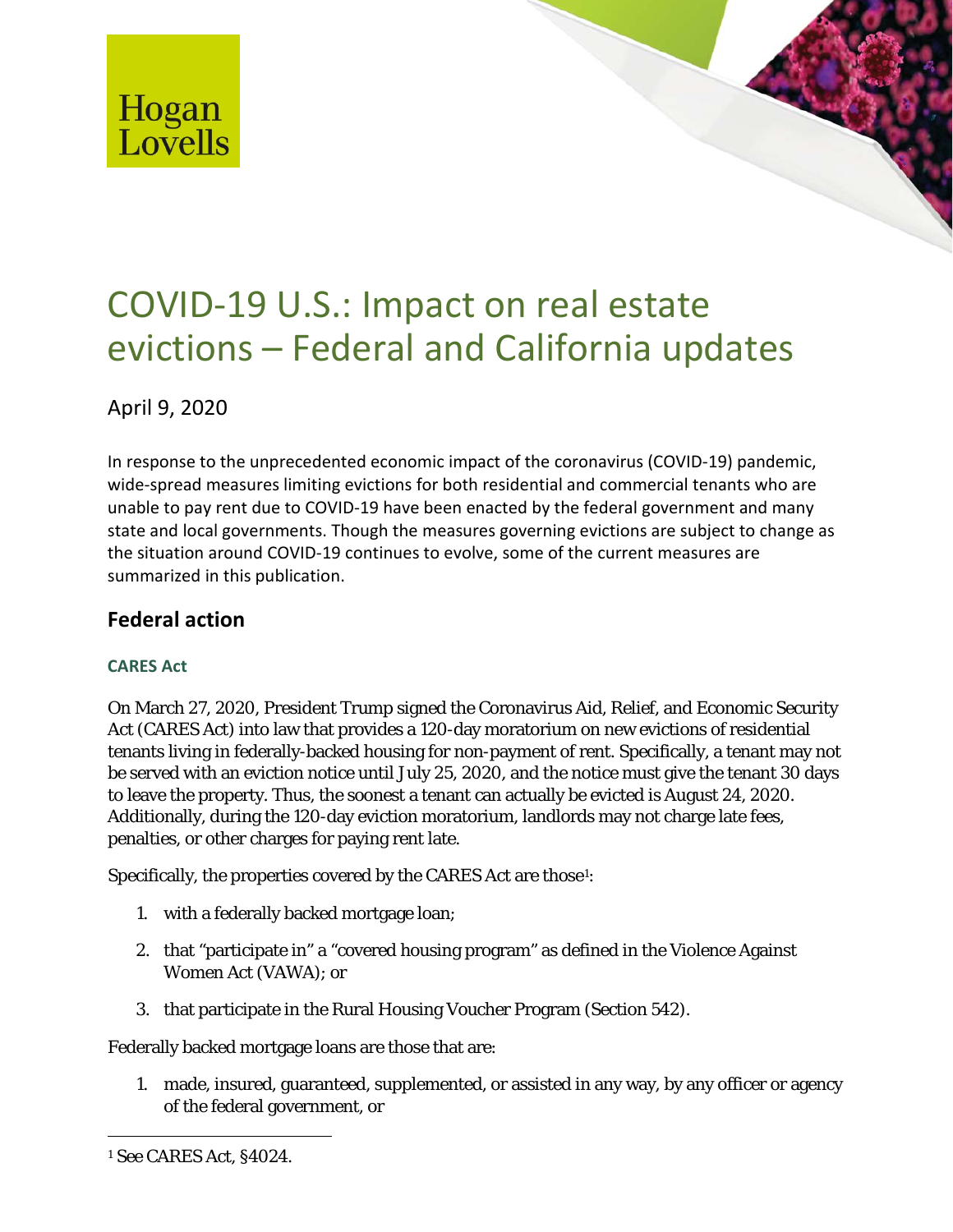2. purchased or securitized by the Federal Home Loan Mortgage Corporation (Freddie Mac) or the Federal National Mortgage Association (Fannie Mae).

Under VAWA, [covered programs include:](http://nhlp.org/files/VAWA-2013-Packet.pdf)

- the low-income housing tax credit (LIHTC) program,
- public housing,
- Section 8 Housing Choice Voucher program,
- project-based Section 8 housing,
- Section 202 supportive housing for the elderly,
- Section 811 supportive housing for persons with disabilities,
- Section 236 multifamily rental housing,
- Section 221(d)(3) Below Market Interest Rate housing,
- [HOME Investment Partnerships,](https://www.hud.gov/hudprograms/home-program)
- Housing Opportunities for Persons with AIDS,
- McKinney-Vento Act programs, and
- USDA Rural Development program.

On the other hand, the federal eviction moratorium does not affect the following situations:

- 1. evictions filed before the moratorium took effect or that are filed after it expires;
- 2. cases that involve non-covered tenancies (see above); or
- 3. where the eviction is based on a reason other than nonpayment of rent or nonpayment of other fees or charges.

However, for cases that are not barred by the federal moratorium, landlords should check whether any state or local eviction moratorium is in place. Landlords should also check to see if any state or local moratorium provides more expansive protections than those provided by the federal moratorium.

Commercial impact: The CARES Act does not implement a moratorium on foreclosures by lenders upon commercial borrowers, or impose any bans on the eviction of commercial tenants. Instead, such measures, to the extent they exist, are being implemented at the state and local levels.

## **California**

#### **California state-wide executive order**

On March 27, 2020, Governor Gavin Newsom enacted executive order N-37-20 (Executive Order), which is a state-wide moratorium on residential evictions for failure to pay rent for renters affected by COVID-19. The order took effect immediately and will remain in effect through May 31, 2020.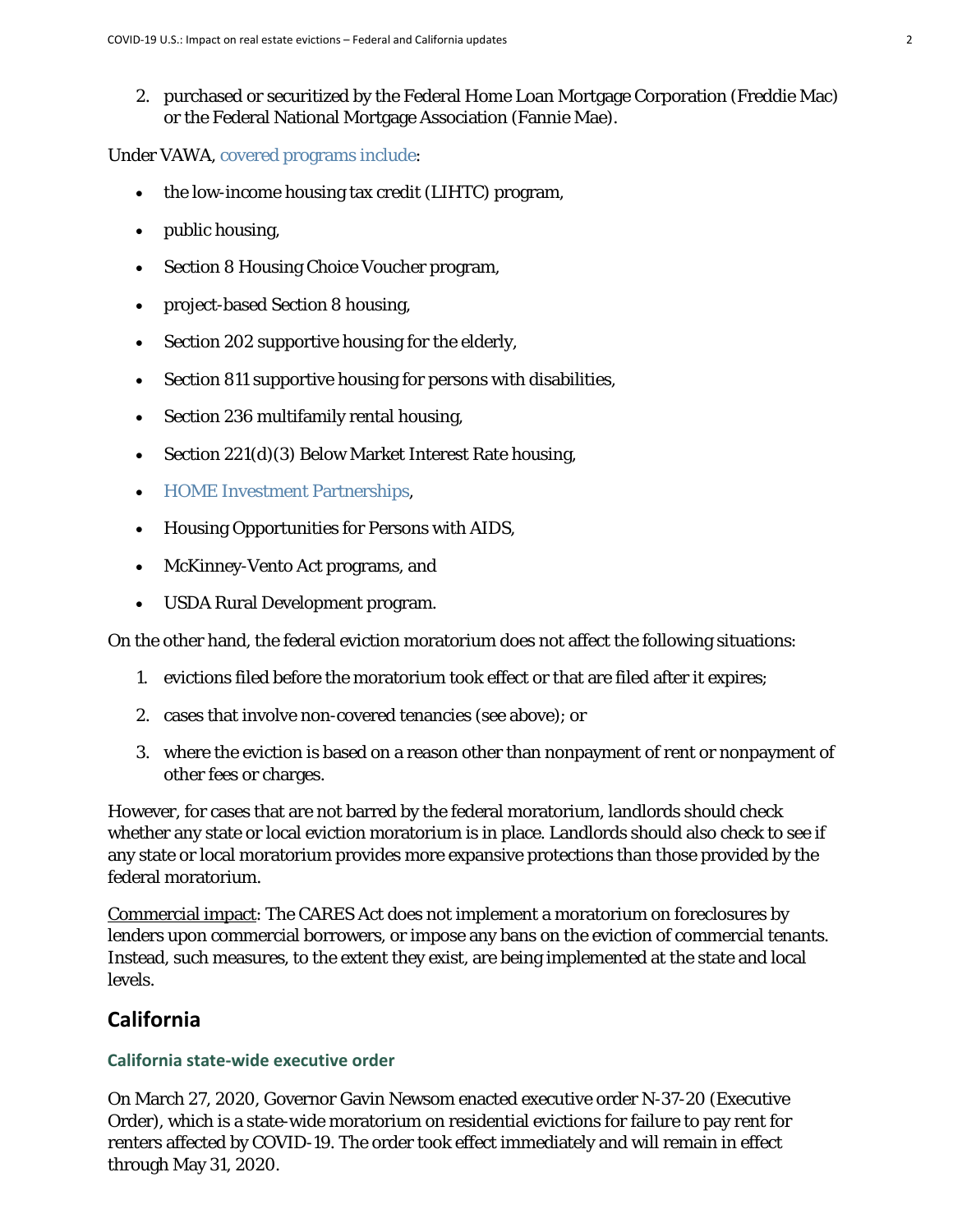Under this Executive Order, all California renters can delay eviction through May 31 if they can't pay rent because of financial or medical circumstances caused by COVID-19. However, the Executive Order does not expressly prohibit landlords from imposing late fees or charging interest on late payments. Additionally, the Executive Order does not ban evictions for reasons other than a tenant's failure to pay rent, such as when a tenant is otherwise in violation of their lease.

To qualify for protection under the Executive Order, renters must have either (1) lost their job or hours at work due to COVID-19 or (2) have had to take care of children whose schools are closed, or a family member with COVID-19. Additionally, tenants must notify their landlords in writing no later than seven days after their rent is due if they are unable to pay and must provide verifiable documentation explaining the tenants changed financial circumstances. Examples of such documents include, but are not limited to: termination notices, payroll checks, pay stubs, bank statements, medical bills, or signed letters from an employer or supervisor.

It is noteworthy that the Executive Order does not relieve tenants of their liability for unpaid rent. Thus, tenants are ultimately responsible for all back rent in full.

Commercial impact: The statewide executive order by Governor Newsom currently applies only to residential tenants. However, some local governments have enacted various eviction moratoriums that apply to both residential and commercial tenants. It appears from Governor Newsom's order that if a local moratorium provides greater protections, the local moratorium applies.

Moreover, California lawmakers announced forthcoming action when the legislature reconvenes in April that would provide temporary bans on commercial evictions and foreclosures.

#### **Los Angeles local government**

Throughout the month of March, Los Angeles Mayor Eric Garcetti issued several public orders regarding tenant protections amidst the coronavirus pandemic. On March 31, 2020, Mayor Garcetti signed Ordinance No. 186585 (the City Ordinance). Per the City Ordinance, landlords cannot evict tenants who are unable to pay rent because of loss of income from work, childcare costs related to school closures, healthcare costs, or "reasonable expenditures" related to COVID-19. The City Ordinance took effect immediately and retroactively applies beginning on March 4, 2020.

Affected tenants will have up to a year after the city's emergency order expires to pay back rent, and all late fees and interest for nonpayment will be waived. Therefore, while the City Ordinance buys tenants time to make up any missed rent payments, it does not absolve a tenant from the obligation of paying that rent.

Further, owners of residential property in Los Angeles may not evict a tenant based on the presence of unauthorized occupants, pets, or any nuisance related to COVID-19. Also protected from eviction are tenants being evicted for reasons that are not their fault. "No-fault" evictions include instances where a landlord might want to tear down the building or take the unit for a family member. Evictions under the Ellis Act, which owners of rent-controlled buildings invoke when they want to demolish their buildings or remove them from the rental market, are also halted and are not allowed to resume until 60 days after the end of the local emergency period.

Finally, owners of residential property are required to provide affirmative written notice to residential tenants of the protections afforded by the City Ordinance. Such notice must be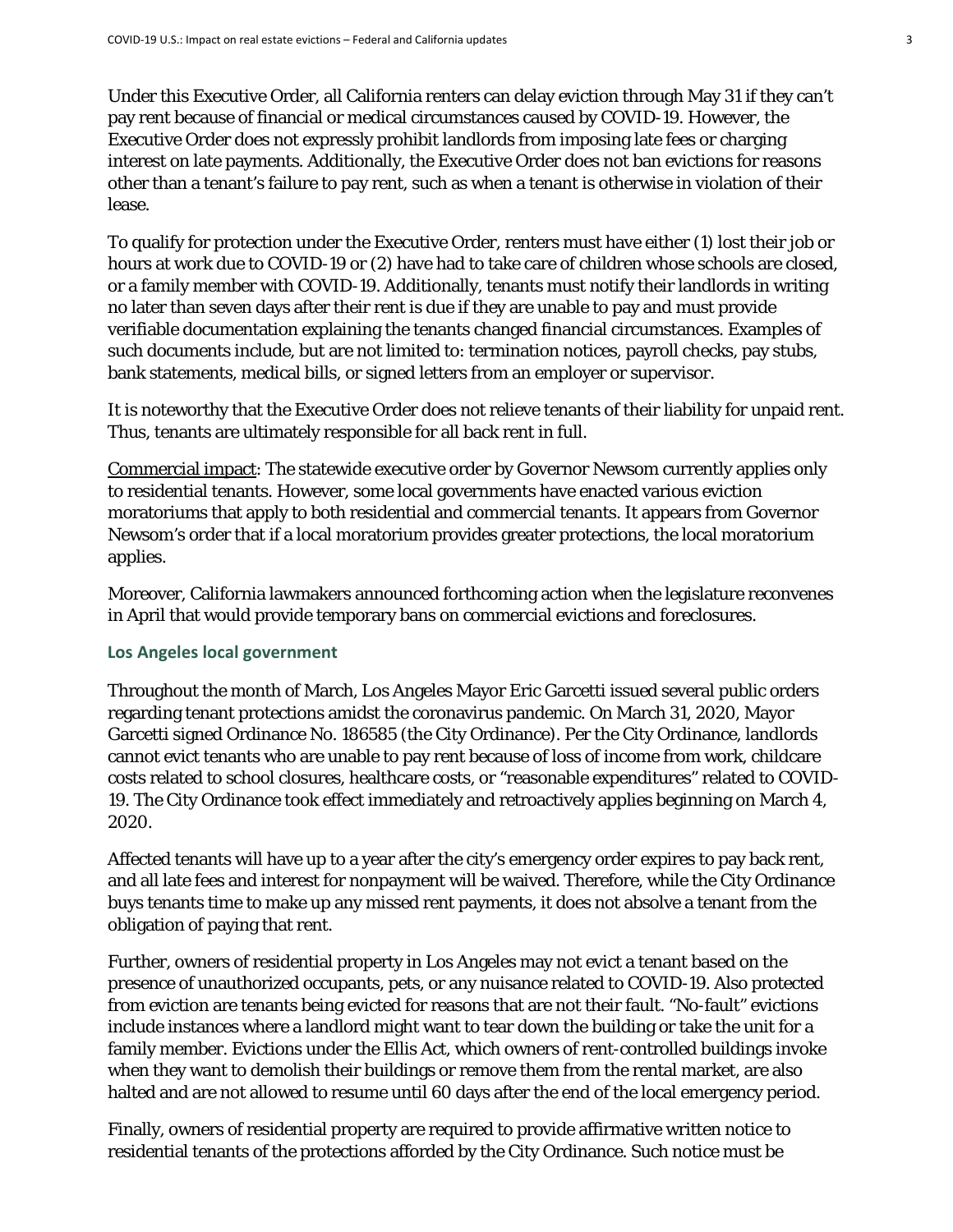provided within thirty days of the effective date of the City Ordinance (by April 30, 2020), and failure to provide this notice may result in monetary penalties.

Terms of the ban on rent increases for rent-controlled units: In addition to the City Ordinance signed on March 31, 2020, on March 30, 2020, Mayor Garcetti enacted an order preventing residential landlords from increasing rents on rent controlled units that are subject to the Los Angeles Rent Stabilization Ordinance (RSO). Single-family rentals and most newer apartments, which are not subject to rent control, are unaffected by the rent freeze order.

The order went into effect immediately and remains in effect for sixty days following the expiration of the local emergency period.

Commercial impact: Under the City Ordinance, commercial landlords cannot evict commercial tenants if the tenant is unable to pay rent due to circumstances related to the COVID-19 pandemic.

However, the City Ordinance only applies to certain commercial tenants. To qualify for protections under the City Ordinance, a commercial tenant may not be any of the following:

- 1. a multi-national company,
- 2. a publicly traded company, or
- 3. a company that employs more than 500 employees.

For commercial tenants that do not fall within any of these three categories, the tenant may not be evicted for failure to pay rent due to circumstances related to the coronavirus. Furthermore, commercial tenants that qualify under the City Ordinance will have three months following the expiration of the local emergency period to repay any unpaid rent without any interest or late fees on any unpaid rent.

## **Other California local governments**

More than 80 local governments throughout California - including San Diego, San Jose, Fresno, and San Francisco - have enacted some form of a temporary eviction ban, all of which may have slightly different rules governing residential and commercial evictions. Most of these measures provide protections beyond those offered by the federal and state governments.

*The above represents our latest thinking in "real time" and will likely evolve over the coming weeks and months. Our teams of lawyers across the globe are continuing to compile the latest thinking and legal guidance on the coronavirus outbreak. To track our latest updates, which will include more specific discussions of particular contractual concepts, we encourage you to check the Hogan Lovells [COVID-19 Topic Center,](https://www.hoganlovells.com/en/knowledge/topic-centers/covid-19) which covers a wide variety of practice areas across the globe. To access guidance on similar topics provided by our lawyers in the U.S., click [here a](https://www.hoganlovells.com/en/publications/navigating-coronavirus-top-real-estate-industry-considerations)nd [here.](https://www.hoganlovells.com/en/publications/navigating-coronavirus-considerations-for-rent-modifications-in-the-us) To learn more about similar topics in other jurisdictions please click [here](https://www.hoganlovells.com/en/publications/covid-19-risks-and-responsibilities-for-uk-landlords) and [here.](https://www.hoganlovells.com/en/publications/90-rent-reduction-for-tenants-in-shopping-centres)*